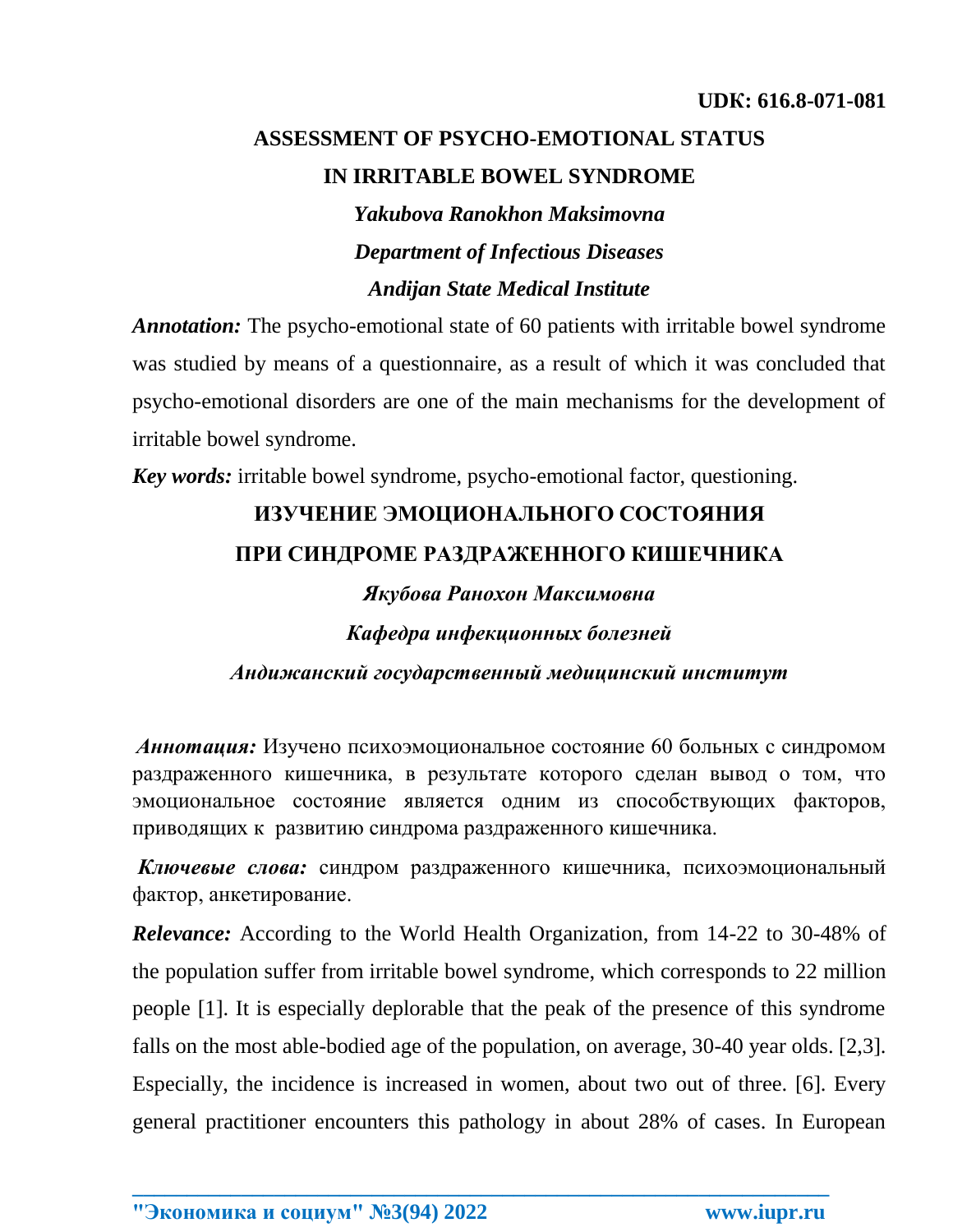countries, this syndrome occurs in 3-22% of the population [1, 3].The psychoemotional state in patients with irritable bowel syndrome has been studied for a long time, but exhaustive data on its influence on the pathogenesis of the development of the syndrome are not enough today.

**Purpose:** To study the vegetovascular and psycho-emotional state in patients with irritable bowel syndrome.

**Materials and Methods:** 60 male and female people with established irritable bowel syndrome were examined. The psycho-emotional state was assessed by the questionnaire method using the SAN questionnaire. [4]

**Results of the study:** During the initial survey of 60 people, 35 people were treated with traditional treatment without the addition of drugs that affect the vegetovascular system, while in the second group, in addition to traditional treatment, sedatives were added.

When using the SAN questionnaire to assess the psycho-emotional state of patients with irritable bowel syndrome, it was found that in the first group after treatment without the use of sedatives, asthenia was observed in more than half of the group, while in the second group after treatment with sedatives, asthenia was observed in 2 patients, and the rest were not observed. After 15 days of treatment, the survey was re-conducted and the following results were obtained, shown in diagram № 1

**Diagram № 1 Results of the "SAN" test before and after treatment in patients with irritable bowel syndrome.**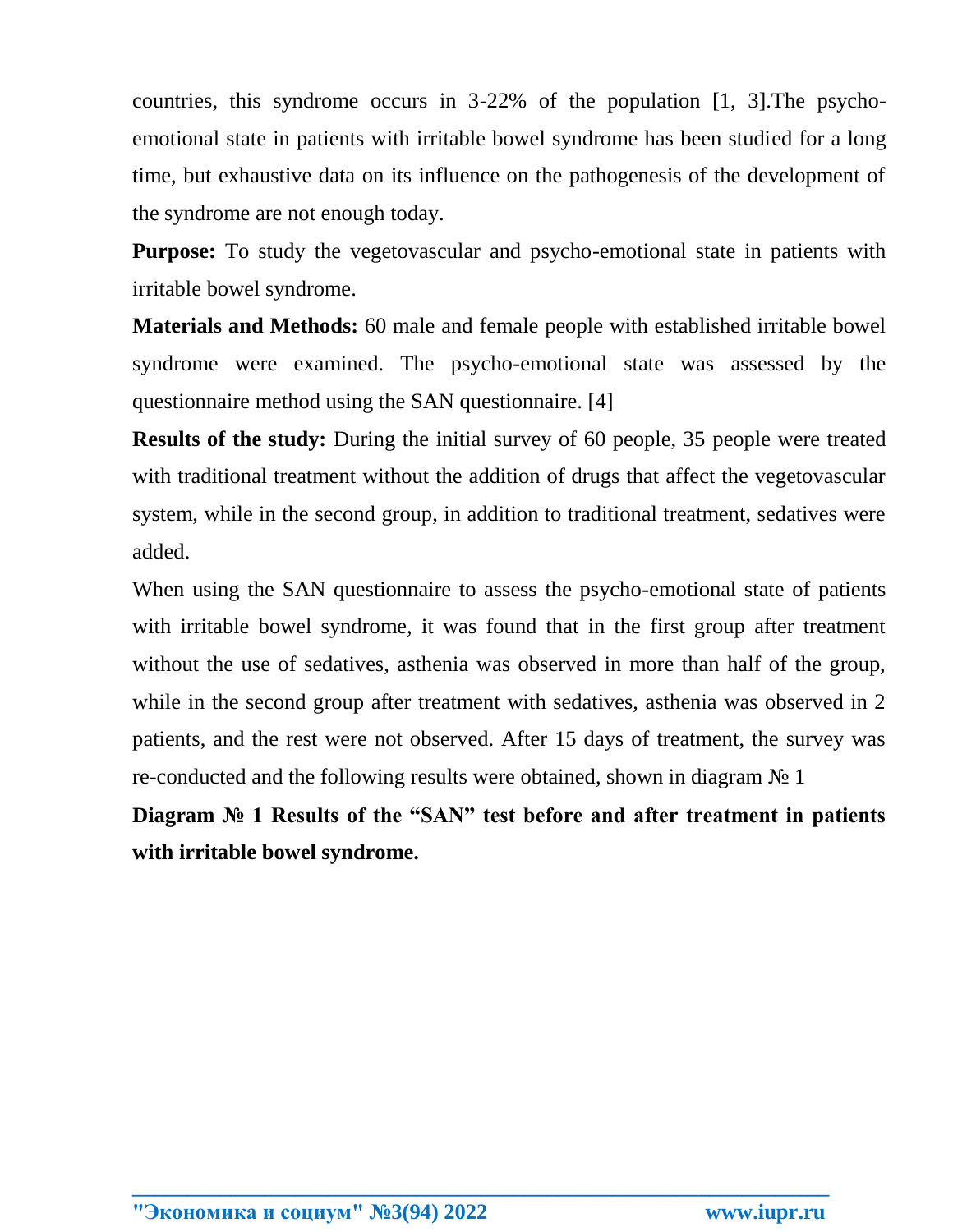

## **1. Average degree. 2 before treatment. 3-after traditional treatment. 4-after treatment with the addition of sedatives as well.**

As we can see, according to the diagram, before treatment, the psycho-emotional state of patients with irritable bowel syndrome according to the SAN questionnaire averaged 42.78 points. After treatment, it averaged 50.5 points, while when sedatives were added to the treatment program, this figure was 61.32 points.

The activity index before treatment, if it averaged 39.72 points, after the application of traditional treatment, it amounted to 46.3 points. When sedatives were added to the traditional treatment, the indicator was 60.14 points.

The mood score was 37.82 points before treatment, while after conventional treatment it was 40.12 points. After adding sedatives to conventional treatment, the mood score was 64.68.

Conclusions: Thus, according to the results of our study, it is clear that in 86% of patients with irritable bowel syndrome there is a fact of a stressful state in the form of anxiety, asthenia, mood changes, psychoemotional disorders. There was also a significant difference in treatment with and without sedatives, in which in the treatment regimen with the use of traditional treatment and sedatives in combination,